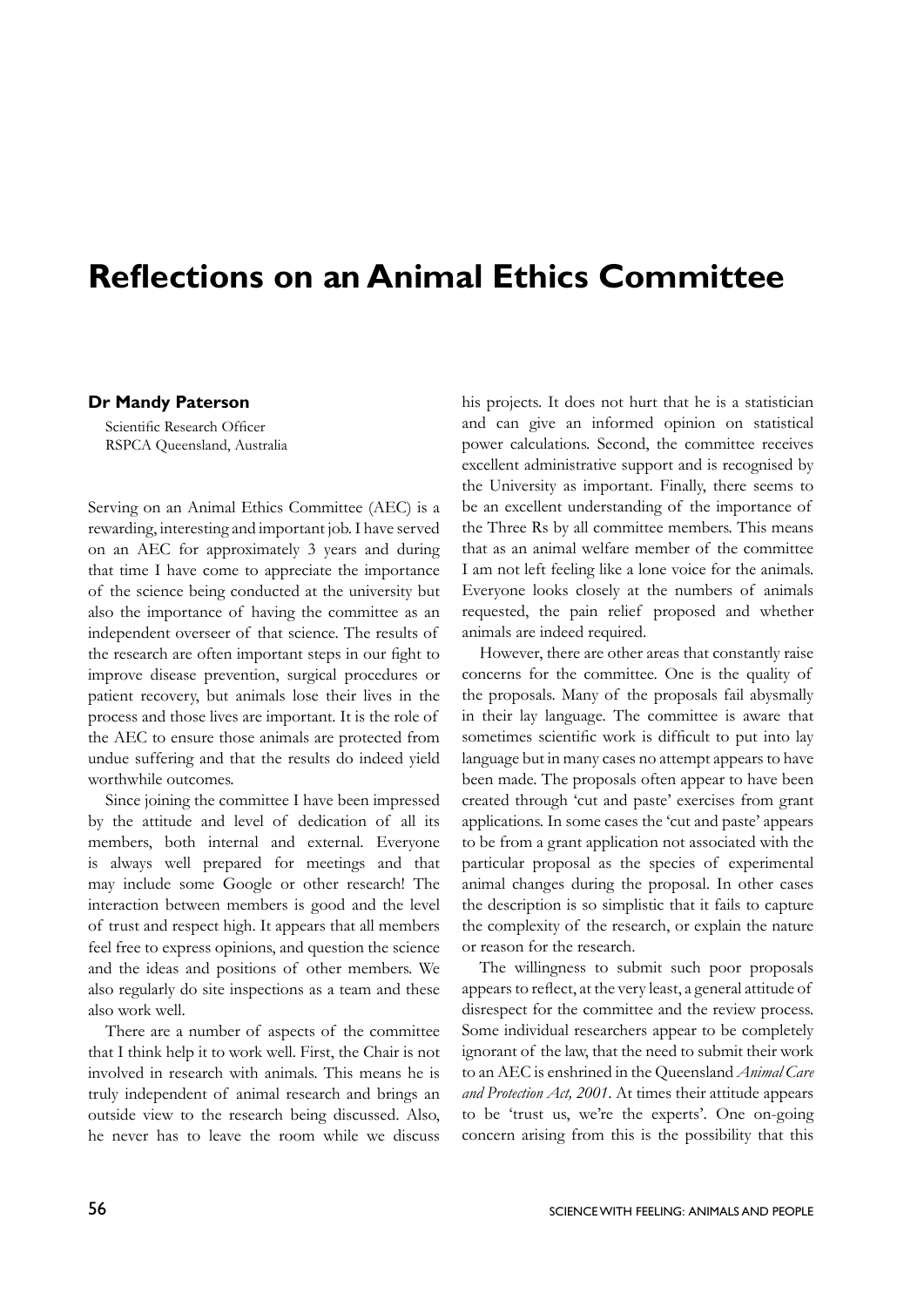attitude of disrespect is passed on to students. This is an area where we feel ANZCCART can play a role in awareness-raising and culture change.

One aspect that is often poorly written in proposals is the explanation of the number of animals required. We have tried various approaches to improve this; for example, we have asked for tables with breakdowns into treatment groups and explanations of these treatment groups. Even with this the numbers in the table often do not coincide with the number listed as required in that section of the proposal. Each committee member spends time trying to decipher the treatment groups, numbers included in each group and the justification for these numbers. Then during our meeting we compare notes to see if we all came to the same explanation. This is time we should not have to use on this pursuit. This aspect of the application should be clear and well explained.

Unfortunately there appears to be, at least in some quarters, a culture of considering the whole animal ethics process as just another bureaucratic hurdle to be handled in as quick and easy a way as possible. Some researchers appear to consider the committee as either 'difficult', 'power-hungry' or completely unnecessary. With such an attitude engagement with the committee and our communications are less than ideal. However, I must point out that this negative attitude is not held by everyone but by a frustrating few.

There are a number of areas with applications that constantly result in questions and discussion for the committee. One such area is that of judging scientific merit. Research is not ethical if it does not have sufficient scientific merit. Judging merit can be difficult as there may be no expertise on the committee to do so. If work is being repeated either from overseas or with slight modifications from previous work, it is difficult to assess how essential it is for this to be carried out. The signature of the Head of School assuring scientific merit is not felt to be sufficient as the Head of School may not work in that or a related area. Obtaining grant money for the research could be seen as recognition of scientific merit. However, for many grants ethical clearance must be obtained before the funding is granted (a catch 22 situation). We have tried to overcome this to some extent by asking probing questions of the researcher either by email or in person. We feel the research should be able to be justified and in most cases the answers or presentations by researchers are able to convince us of

the merit. We have also asked for outside opinion of merit if we are not convinced even after a discussion with the researcher.

We have had many discussions about who should be listed as the Chief Investigator. In some cases the same Chief Investigator is listed for many projects because, we presume, the person is well known and respected and therefore attracts funding. It appears impossible for this person to really oversee all the projects as at the same time he/she is away travelling as a world-recognised expert in his/her field. The Chief Investigator has ultimate responsibility for the animals and we question how well such a busy and perhaps distant person can fulfil this duty. However, a PhD student as the Chief Investigator causes problems as students tend not to have much authority within the university. If the application is for teaching a specialist course with an outside trainer coming to the university especially to conduct the training, often from overseas, that person cannot be the Chief Investigator. Often the trainer flies in and flies out so any animal care before (or rarely after) has to be done by someone else. We have made the decision that the Chief Investigator at the very least must be employed by our institution.

As mentioned previously, the number of animals asked for is often a contentious issue. Sometimes the number appears excessive (over a thousand mice, for example) and the justification poor. We realise that insufficient numbers can lead to meaningless results so look for well thought-out, justified plans. We rarely want to give permission for 'spares' and ask for researchers to request more animals if the need arises. Also, if numbers appear excessive we may give permission for some of the animals (enough for one or two identified groups) with a request to receive an interim report before allowing the rest to be used. Of course this depends on the nature of the research. It is never our aim to make it difficult for researchers to carry out their research.

Within our University and particularly in the Animal House we have encouraged the development of Standard Operating Procedures (SOPs). The use of SOPs means the applications can be streamlined, there is less reading for each application and we can ensure the SOPs represent best practice. While these advantages may be true, we are not blind to the fact that we do not live in an ideal world. Researchers may quote the relevant SOPs without being fully cognisant